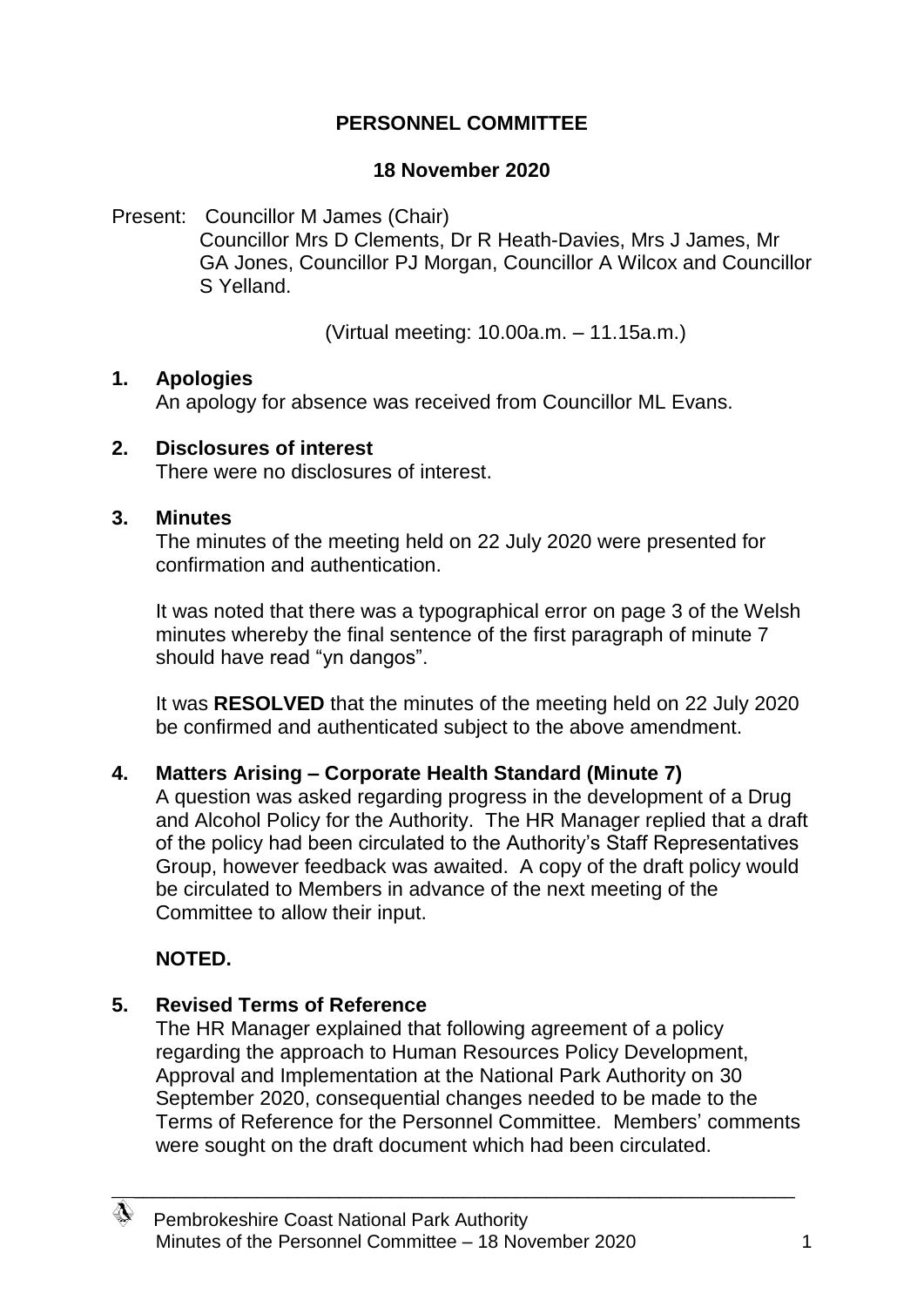Members queried various elements of the Terms which the officer clarified had not been changed as a result of the latest revision but formed part of the original Terms of Reference. With the agreement of the Committee he advised he would undertake a wholesale revision of the Terms of Reference, taking account of the comments made at the meeting, and recirculate these, with the changes shown as tracked changes, prior to the next meeting of the Committee. The Administration and Democratic Services Manager clarified that the National Park Authority had delegated personnel matters to this Committee and any changes to its remit was a decision for the Authority.

It was **RESOLVED** that a wholesale revision of the Terms of Reference be undertaken and a draft circulated to the Committee prior to its next meeting.

#### **6. Policy Development**

</del>

Referring to his earlier comments regarding the ongoing review of the policy on Drug and Alcohol use, the HR Manager advised that work was also continuing on a review of fire safety policy and procedures. The existing policy for the Llanion site had been updated as a result of recent legislation and staff changes and this was being used as a template for the Authority's other sites. He advised that this work had been delayed as sites had been closed due to the pandemic and new procedures could not be tested. However it was intended that policies would be in place at all sites prior to the commencement of the new season in spring 2021.

In addition, First Aid policies and procedures were being reviewed to clarify roles and responsibilities, and a review of the Authority's Maternity Policy had taken place to clarify the rights of staff and update information on childcare vouchers.

The HR Manager went on to refer to the sickness policy and procedure which had been identified as in need of review in the recent internal audit report. He advised that the management of short and long term absences could require different approaches and additional guidance would be provided for managers. The policy would also be aligned with the new HR System to be introduced in the New Year and this would allow better absence reporting and monitoring to take place.

Acknowledging that a number of the Authority's policies had not been updated for a number of years due to staff absences, Members were pleased with the progress that had been made. However they asked whether a report could be made to future meetings regarding such things as the numbers of leavers, starters and those on maternity absence to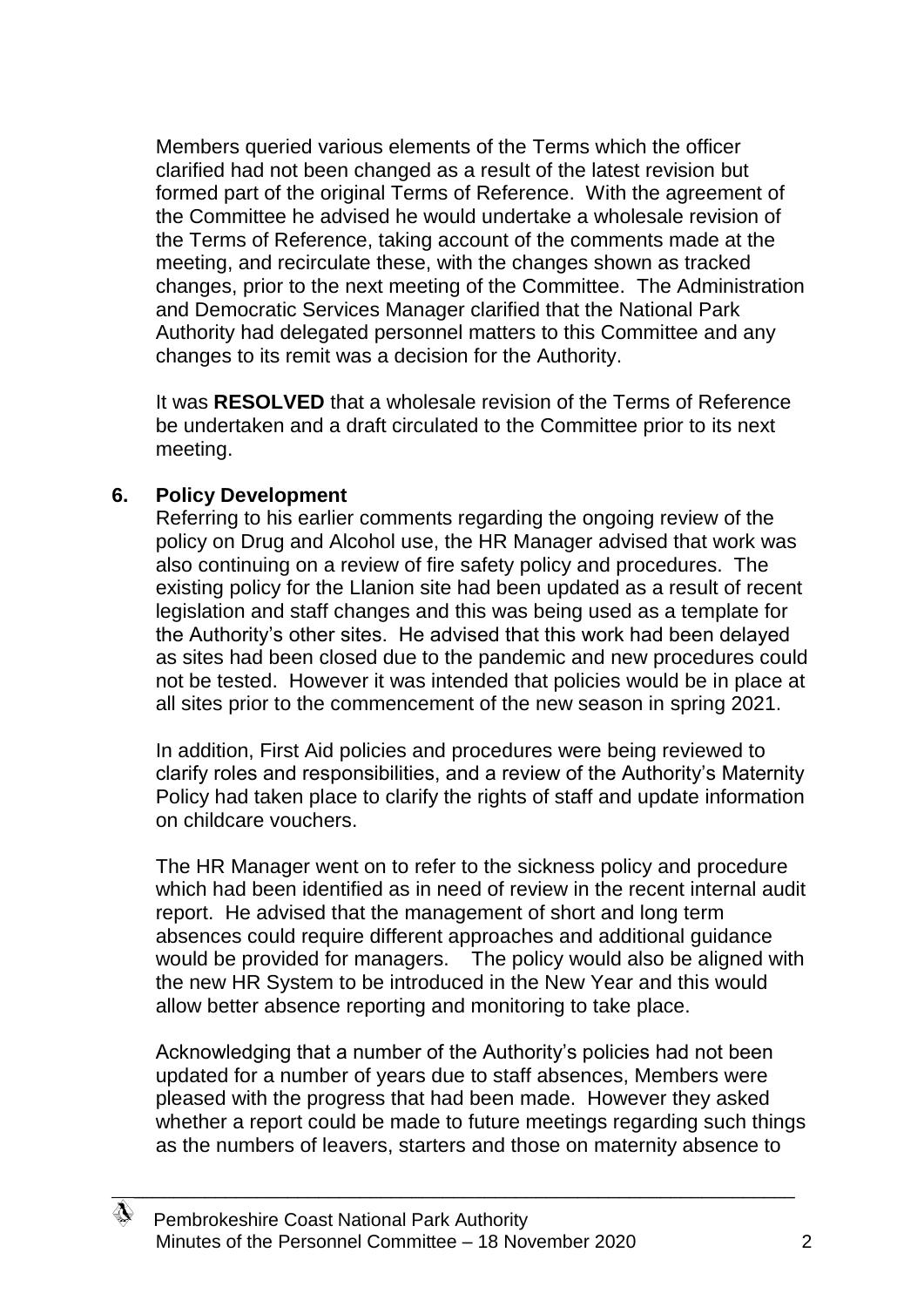allow the Committee to better understand those elements that were critical to the organisation. The HR Manager advised that similar statistics were reported to the Authority's Review Committees, however he could provide a more targeted report to provide reassurance of the health of the organisation going forward.

# **NOTED.**

*[With the agreement of the meeting, the Chair took the Staff Survey item out of order of the agenda to allow the Chief Executive, who had to attend other meetings, to join.]*

## **7. Staff Survey**

</del>

The presentation of the HR Manager, which had been circulated to Members prior to the meeting, provided them with the topline results of the staff survey which had been undertaken in September of this year. An excellent response rate of 80% had been achieved, and he believed that most of the staff who did not complete the survey were on casual, rather than permanent, contracts.

The survey had consisted of 34 questions with staff asked to rate statements using a 5 point Lickert scale. The responses had been condensed into three categories for ease of reporting. Staff had also been given the opportunity to provide their personal views and opinions in response to the questions, however these had not been published as they were provided on the understanding that they would remain confidential.

The survey results showed many positive scores, with 70-80% indicating they agreed or strongly agreed with many statements, with only 6 of the 34 questions receiving a negative of 25% or above staff disagreeing or strongly disagreeing and these were areas that required further exploration and attention. The HR Manager noted that changing the perceptions of those staff who provided a neutral response was an opportunity to be seized prior to the survey being repeated next year.

It was noted that the survey was a snapshot in time and provided only quantitative responses. The HR Manager explained that he had facilitated a number of sessions with staff at all levels within the organisation to further understand the drivers behind the lower score lines and to seek their views of the actions that were needed for these to improve. It had been agreed that 3 actions would be identified and work would focus on addressing these in the first instance.The Chief Executive added that this was the start of a process, and that an action plan would be developed and reported to the Committee.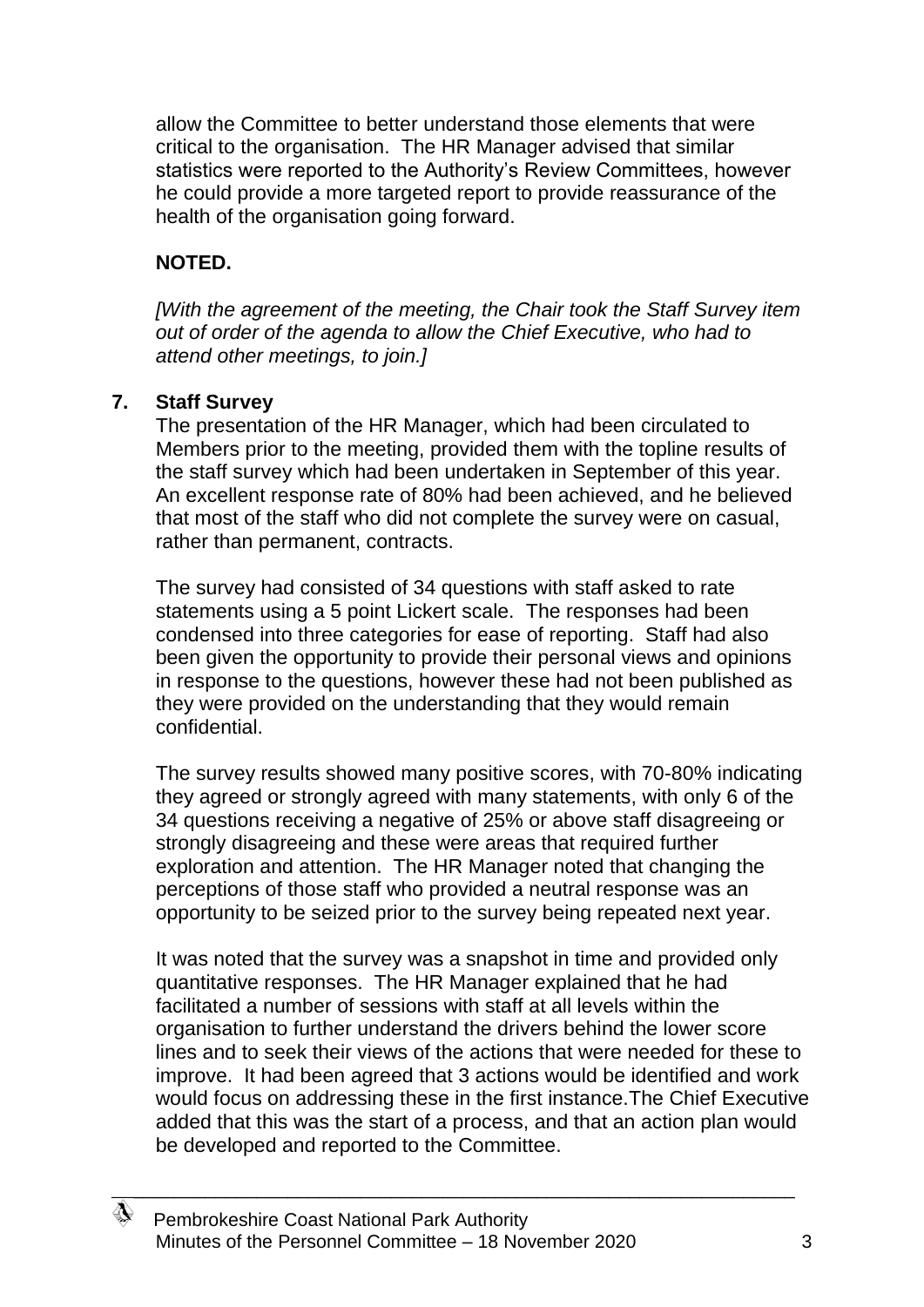Members were pleased with the rate of response and that officers were proactively looking at the results; it was hoped that this would encourage staff to participate in the future. Focusing on the number of staff who had reported finding it difficult to switch-off, they believed that this was true of many people who had found themselves working at home due to the pandemic and wondered whether this particular response would be different in future years. While not disagreeing with this comment, officers also noted that for many staff, working for the Authority was a vocation, rather than a job. Although this was a positive, it was one the Authority needed to be mindful of, ensuring that staff had an appropriate work-life balance and did not feel pressured to work above and beyond their contract.

Other comments related to responses in respect of communications and leadership, and it was also suggested that consideration be given to using the ongoing survey results in the Chief Executive's annual Performance Review. Members believed that the Authority's communications during the pandemic had been exemplary and questioned whether Members needed to hold the mirror up to themselves with regard to their decision making. The Chief Executive replied that he believed that the criticism was mainly aimed at the staff leadership, rather than Members, and could have reflected occasions when staff views had been sought, but the decision taken had not been in line with those views. The HR Manager added that he had undertaken many staff surveys in different organisations, and communications and leadership were areas that typically returned low scores, nevertheless it was hoped that action could be taken to address these areas.

### **NOTED.**

</del>

## **8. Written Statement of Employee Particulars (Contract of Employment)**

The HR Manager reported that the new written statement of Employment Particulars had been drafted as part of the ongoing review of HR policies and procedures and had been prioritised to respond to new legislation introduced earlier this year. In addition to the legal changes set out in the report, all existing terms had been reviewed to ensure they remained compliant and protected the Authority in all eventualities.

Both the Authority's Leadership Team and its Staff Representatives Group had been consulted/informed of the Statement and a copy had also been provided to the Authority's Solicitors for them to agree their legality and compliance with UK employment legislation.